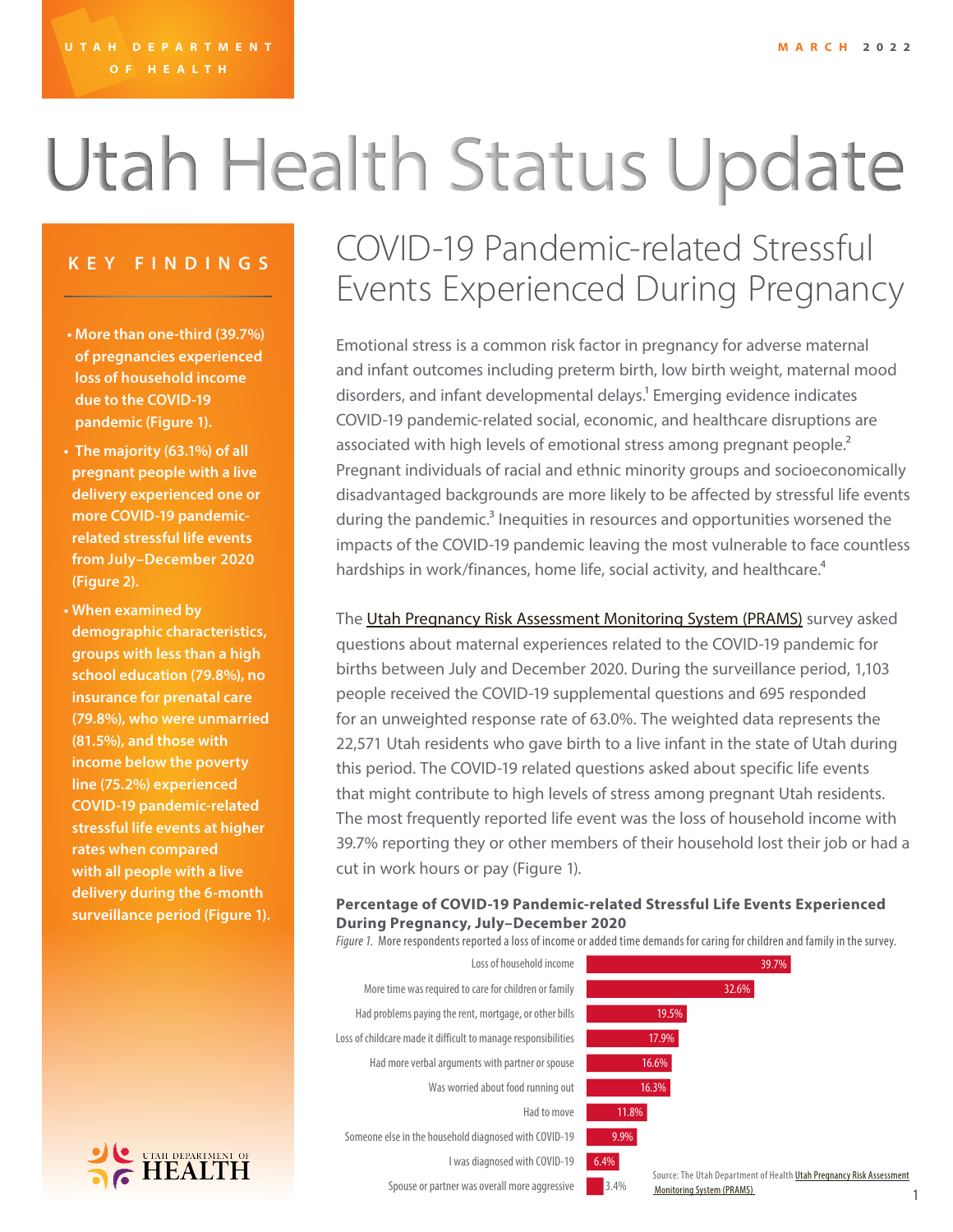#### **Feature article continued**

When examined by demographic characteristics, groups with less than a high school education (79.8%), no insurance for prenatal care (79.8%), who were unmarried (81.5%), and those with an income below the poverty line (75.2%) experienced COVID-19 pandemic-related stressful life events at higher rates when compared with all people with a live delivery during the 6-month surveillance period (Figure 2). People who identified as Hispanic also reported a higher percentage of COVID-19-related stress during pregnancy compared with non-Hispanic people. Of all pregnant people with a live birth during this timeframe, 63.1% experienced COVID-19-related stressful life events (Figure 2).

#### **Percentage of COVID-19 Pandemic-related Stressful Life Events\* Experienced During Pregnancy by Demographic Characteristics, July–December 2020**

*Figure 2.* Groups who were unmarried, had less than a high school diploma, and no health insurance reported the highest experiences of pandemic-related stress.



\*Defined as experiencing one or more of the stressful life events listed in Figure 1. Red line indicated for comparison to all people with a live delivery. Source: The Utah Department of Health *Utah Pregnancy Risk Assessment Monitoring System (PRAMS)*.

Some comments from PRAMS respondents included: "My husband lost his job soon after I found out I was pregnant. It's been extremely stressful. I had to quit my job because of no child care and now we are barely surviving …"

"Being pregnant during COVID and knowing it would most likely be around when I had my baby worried me a lot … I had a hard time getting ahold of my doctor when I was feeling overwhelmed, stressed, & sad."

"After my baby was born it took almost three months to get her social security card. Because of this, we had no insurance for a while and couldn't file taxes. Their excuse was "covid" and that it was lost and we had to reapply for it."

Analytic findings of the PRAMS COVID-19 supplemental questionnaire provide insight into the type and magnitude of COVID-19 pandemic-related stressful life experiences during pregnancy among Utah residents. More in-depth analysis is needed to understand the complexities of the impacts of the pandemic on people who are more vulnerable to experiencing such stressors.

As the COVID-19 pandemic evolves, Utah PRAMS continues to collect this information for contribution to research focused on the short-term and long-term impacts of pandemic-related pregnancy stress on perinatal maternal health outcomes.

Resources for people experiencing stress during pregnancy or postpartum can be found on these websites: [https://mihp.utah.gov/wp-content/uploads/](https://mihp.utah.gov/wp-content/uploads/SUNSHINE_FINAL_PDF.pdf) [SUNSHINE\\_FINAL\\_PDF.pdf](https://mihp.utah.gov/wp-content/uploads/SUNSHINE_FINAL_PDF.pdf) and [https://mihp.utah.](https://mihp.utah.gov/maternal-mental-health) [gov/maternal-mental-health.](https://mihp.utah.gov/maternal-mental-health) To locate a professional with expertise in perinatal mental health, please visit: <https://maternalmentalhealth.utah.gov/>.

1. Coussons-Read M. E. (2013). Effects of prenatal stress on pregnancy and human development: mechanisms and pathways. Obstetric medicine, 6(2), 52–57.<https://doi.org/10.1177/1753495X12473751>

2. Barbosa-Leiker, C., Smith, C.L., Crespi, E.J. et al. Stressors, coping, and resources needed during the COVID-19 pandemic in a sample of perinatal women. BMC Pregnancy Childbirth 21, 171 (2021). [https://doi.org/10.1186/](https://doi.org/10.1186/s12884-021-03665-0) [s12884-021-03665-0](https://doi.org/10.1186/s12884-021-03665-0)

<sup>3.</sup> Preis, H., Mahaffey, B., Heiselman, C., & Lobel, M. (2020). Vulnerability and resilience to pandemic-related stress among U.S. women pregnant at the start of the COVID-19 pandemic. Social science & medicine (1982), 266, 113348. <https://doi.org/10.1016/j.socscimed.2020.113348>

<sup>4.</sup> Thomas AS, Osbourne M, Appelhans BM, Roisman GI, Booth-LaForce C, Bleil ME. Disparities in COVID-19-related stressful life events in the United States: Understanding who is most impacted. Health Soc Care Community. 2021 Dec 1. <https://doi.org/10.1111/hsc.13671>.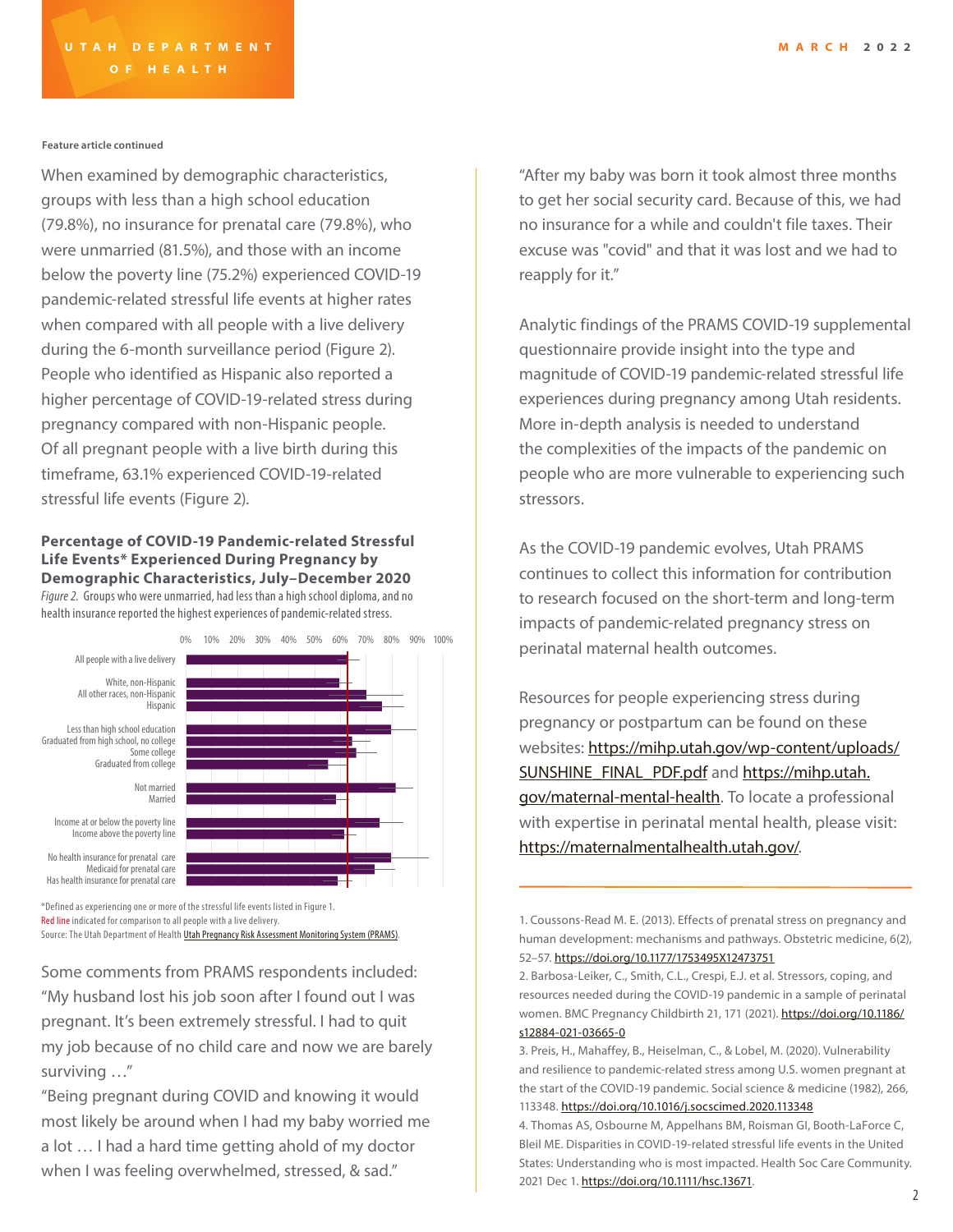## Spotlights

**MARCH 2022**

2021 ■ 2020 ■ 2019

#### **Utah's Public Health Indicator-Based Information System (IBIS) Utilization Report, 2019–2021**

Utah's Public Health Indicator-Based Information System (IBIS) provides a dynamic and integrated view of health data, healthcare delivery, and statewide public health systems in Utah populations.<sup>1</sup> The Utah Department of Health coordinates collection, analysis, interpretation, and reporting of accurate health, healthcare delivery, and public health system data to support surveillance through IBIS as a tool for policy development, grant funding, program planning and evaluation, and performance improvement. The main features of IBIS include [Data Query modules](https://ibis.health.utah.gov/ibisph-view/query/Index.html), [Health Indicators](https://ibis.health.utah.gov/ibisph-view/indicator/index/Alphabetical.html), [Health Topics](https://ibis.health.utah.gov/ibisph-view/topic/Index.html), and [Community Snapshots](https://ibis.health.utah.gov/ibisph-view/community/snapshot/Builder.html) which all provide a way to view health data and filter health data based on user needs.

The utilization of IBIS increased from almost 360,000 webpage visits in 2019 to 415,000 webpage visits in 2021 making 2021 the highest reported year of utilization.<sup>2</sup> In 2020, IBIS utilization stabilized and even saw a slight decline of overall use in Data Queries, Health Indicators, and Health Topics before increasing in 2021 (Figure 1). The Query module within the Data Portal is the most utilized web tool in IBIS and consists of various health data from surveys, vital records and statistics, injuries, hospital encounters, environmental public health tracking systems, cancer, and more. Almost 200,000 queries were generated during 2021 compared with about 150,000 in 2019 (Figure 1). $^2$ 



**Most Utilized IBIS Web Tools During 2019-2021** 

*Figure 1.* Data queries and Health Indicators were consistently the most utilized feature in IBIS from 2019 to 2021.



**Top 10 IBIS Website Visits by Data Category, 2019–2021** *Figure 2.* BRFSS queries (78,625), mortality queries (67,713), and COVID-19 queries (38,209)

The most utilized query module in IBIS from 2019–2021 was the Behavioral Risk Surveillance Survey (BRFSS) followed by the mortality query and the most recently added COVID-19 query (Figure 2). There was an 80% increase in utilization of BRFSS queries and a 150% increase in mortality queries from 2020 to 2021.<sup>2</sup> The COVID-19 query module was added in September 2020 and during 2021 was the third most utilized tool within the IBIS platform. For more information and training on how to use IBIS and research Utah health data please visit<https://ibis.health.utah.gov/ibisph-view/>.

<sup>1.</sup> Utah Department of Health, Public Health Indicator-Based Information System (IBIS), 2022. <https://ibis.health.utah.gov/ibisph-view/>

<sup>2.</sup> Utah Department of Health Center for Data and Informatics, Web Analytic Report, 2022.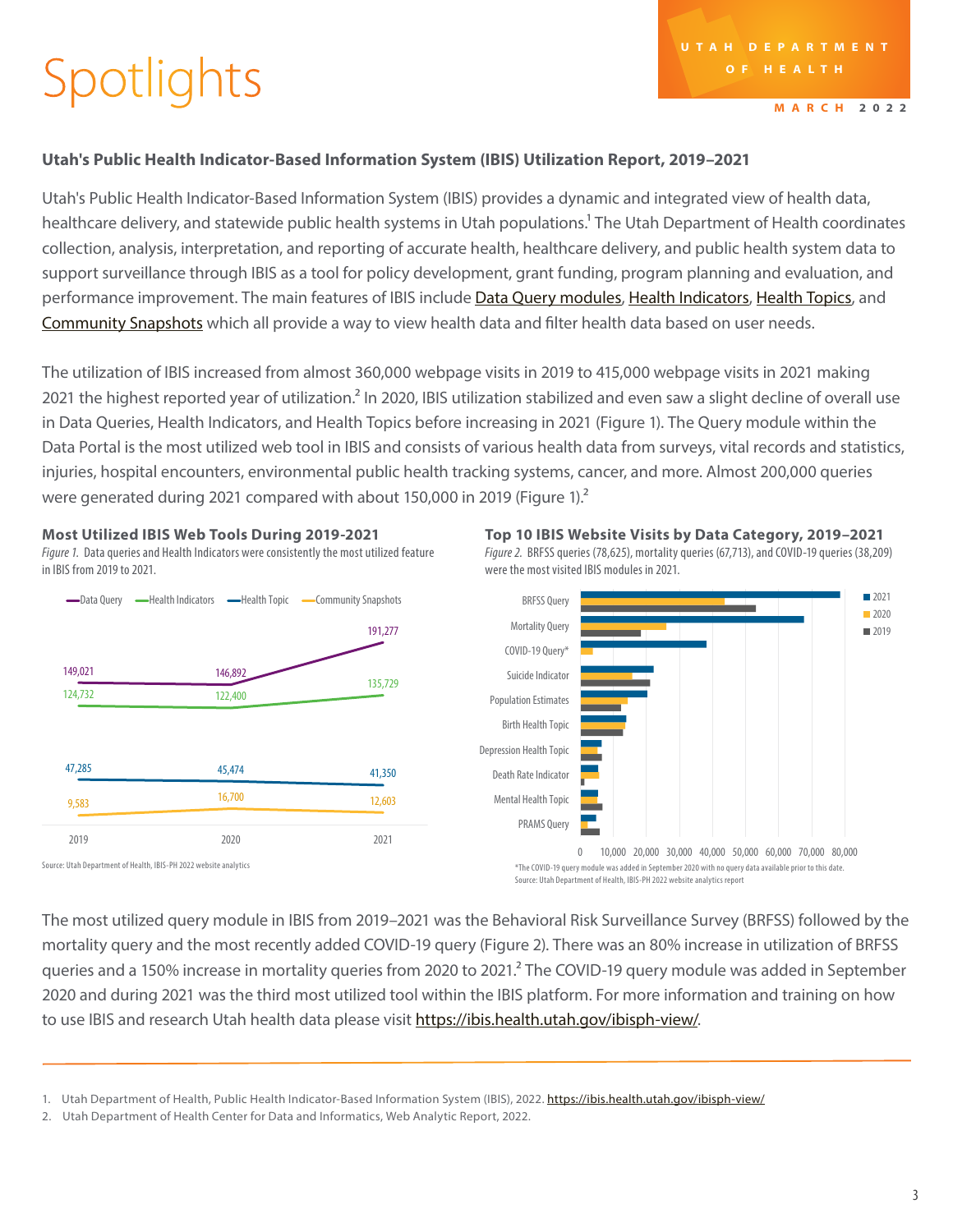## Monthly Health Indicators

| <b>Monthly Report of Notifiable Diseases,</b><br><b>January 2022</b>               | <b>Current Month</b><br># Cases                                  | # Expected Cases<br><b>Current Month</b><br>(5-yr average)          | #Cases YTD     | #Expected YTD<br>(5-yr average)                             | <b>Morbidity Ratio</b><br>YTD Standard<br>(obs/exp)        |  |  |
|------------------------------------------------------------------------------------|------------------------------------------------------------------|---------------------------------------------------------------------|----------------|-------------------------------------------------------------|------------------------------------------------------------|--|--|
| Campylobacteriosis (Campylobacter)                                                 | 19                                                               | 35                                                                  | 19             | 35                                                          | 0.5                                                        |  |  |
| COVID-19 (SARS-CoV-2)                                                              |                                                                  |                                                                     |                | Cases updated at https://coronavirus.utah.gov/case-counts/. |                                                            |  |  |
| Shiga toxin-producing Escherichia coli (E. coli)                                   | 5                                                                | 7                                                                   | 5              | 7                                                           | 0.7                                                        |  |  |
| Hepatitis A (infectious hepatitis)                                                 | 2                                                                | 7                                                                   | $\overline{2}$ | $\overline{7}$                                              | 0.3                                                        |  |  |
| Hepatitis B, acute infections (serum hepatitis)                                    | $\mathbf{1}$                                                     | 1                                                                   | 15             | 20                                                          | 0.8                                                        |  |  |
| Influenza*                                                                         | Weekly updates at http://health.utah.gov/epi/diseases/influenza. |                                                                     |                |                                                             |                                                            |  |  |
| Meningococcal Disease                                                              | $\mathbf{0}$                                                     | 1                                                                   | $\mathbf{0}$   | $\mathbf 0$                                                 | 0.0                                                        |  |  |
| Pertussis (Whooping Cough)                                                         | 5                                                                | 21                                                                  | 5              | 21                                                          | 0.2                                                        |  |  |
| Salmonellosis (Salmonella)                                                         | 20                                                               | 21                                                                  | 20             | 21                                                          | 1.0                                                        |  |  |
| Shigellosis (Shigella)                                                             | 3                                                                | 5                                                                   | 3              | 5                                                           | 0.6                                                        |  |  |
| Varicella (Chickenpox)                                                             | $\overline{7}$                                                   | 18                                                                  | $\overline{7}$ | 18                                                          | 0.4                                                        |  |  |
| <b>Quarterly Report of Notifiable Diseases,</b><br>4th Qtr 2021                    | <b>Current Quarter</b><br>#Cases                                 | # Expected Cases<br><b>Current Quarter</b><br><u>(5-yr average)</u> | # Cases YTD    | #Expected YTD<br>(5-yr average)                             | <b>Morbidity Ratio</b><br><b>YTD Standard</b><br>(obs/exp) |  |  |
| HIV/AIDST                                                                          | 34                                                               | 29                                                                  | 132            | 129                                                         | $\mathbf{1}$                                               |  |  |
| Chlamydia                                                                          | 2,633                                                            | 2,614                                                               | 11,206         | 10,342                                                      | 1.1                                                        |  |  |
| Gonorrhea                                                                          | 907                                                              | 728                                                                 | 3,620          | 2,699                                                       | 1.3                                                        |  |  |
| Syphilis                                                                           | 45                                                               | 32                                                                  | 212            | 130                                                         | 1.6                                                        |  |  |
| Tuberculosis                                                                       | 10                                                               | $\overline{7}$                                                      | 17             | 25                                                          | 0.7                                                        |  |  |
| <b>Medicaid Expenditures (in Millions) for the</b><br><b>Month of January 2022</b> | ent Month<br>Curr                                                | onth<br>eted<br>cted,                                               | Fiscal         | eted Fisca<br><b>Bud</b><br>YTD                             | er) Budget<br>Variance over<br>(under) Budge               |  |  |
| <b>Mental Health Services</b>                                                      | \$27                                                             | \$26                                                                | \$135          | \$136                                                       | (50.8)                                                     |  |  |
| <b>Inpatient Hospital Services</b>                                                 | \$25                                                             | \$24                                                                | \$119          | \$120                                                       | (51.3)                                                     |  |  |
| <b>Outpatient Hospital Services</b>                                                | \$3                                                              | \$3                                                                 | \$20           | \$22                                                        | (51.4)                                                     |  |  |
| <b>Nursing Home Services</b>                                                       | \$22                                                             | \$23                                                                | \$134          | \$135                                                       | (51.1)                                                     |  |  |
| <b>Pharmacy Services</b>                                                           | \$14                                                             | \$14                                                                | \$84           | \$85                                                        | (51.1)                                                     |  |  |
| Physician/Osteo Services <sup>‡</sup>                                              | \$6                                                              | \$6                                                                 | \$38           | \$40                                                        | (51.1)                                                     |  |  |
| <b>Medicaid Expansion Services</b>                                                 | \$99                                                             | \$98                                                                | \$642          | \$642                                                       | \$0.2\$                                                    |  |  |
| <b>***TOTAL MEDICAID</b>                                                           | \$405                                                            | \$405                                                               | \$2,526        | \$2,527                                                     | (51.1)                                                     |  |  |

<sup>||</sup> Comparisons include previous data year 2020. Updates for COVID-19 can be found at **[https://coronavirus.utah.gov.](https://coronavirus.utah.gov)** This includes case counts, deaths, number of Utahns tested for disease, and latest information about statewide public health measures to limit the spread of COVID-19 in Utah.

\* More information and weekly reports for Influenza can be found at<http://health.utah.gov/epi/diseases/influenza>.<br>† Diagnosed HIV infections, regardless of AIDS diagnosis.

**Notes**: Data for notifiable diseases are preliminary and subject to change upon the completion of ongoing disease investigations.

‡ Medicaid payments reported under Physician/Osteo Services do not include enhanced physician payments.

\*\*\*The Total Medicaid Program costs do not include costs for the PRISM project.